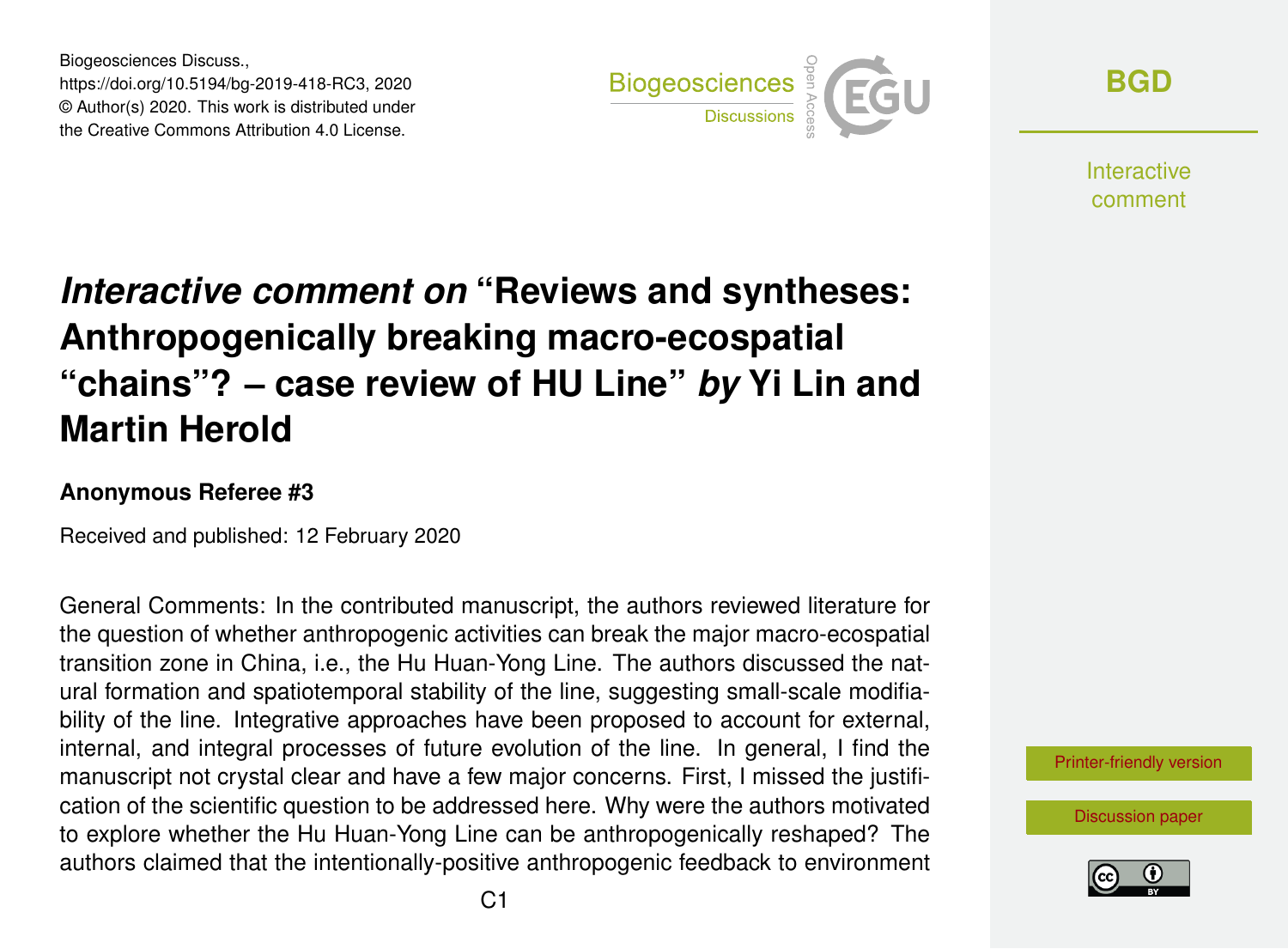at the microecosystem scale and how such ecological effects work have been less studied, and that China's conspicuous macro-ecospatial changes and massive environmental restorations make the line as the optimal case for filling the gap mentioned. However, around the world there are many ecological restoration projects covering broad geographical extents with clear biogeographical zoning. For example, rewilding projects across Europe promoting the return of large-bodied mammals have modified the previous boundary between humans and wilderness (Chapron et al. 2014 Recovery of large carnivores in Europe's modern human-dominated landscapes). In other words, the Introduction has not been successful in reviewing recent scientific progress on the topic, unable to identify current knowledge gap. Importantly, proposals by the authors have not been sufficiently justified. In each section of "Comprehensive exploration of HU Line evolution", the authors repeatedly argued that incorporating biogeographical, bioclimatic, and Earth system models will help predict the evolution of HU Line. However, the authors simply reviewed some cases of existing models, without elaborating on their links to HU Line and how they can be used as examples to forecast future changes in HU Line. I was expecting more discussion in depth on these key questions. Otherwise, the current status of review seems a simplistic compilation of models published, with general, unconvincing proposals. Figure 5 is not self-evident enough, as I was not informed about how these models are related to Hu Line so as to improve our ability of understanding the dynamics of HU Line. Besides, there are incorrect wording and references in the manuscript that have compromised the readability of the manuscript. For example, "undermining" (line 39) and "exploitation" (line 42) should not be the correct words. The reference in line 54 and line 204 seems irrelevant, as I didn't see that the points made by the authors have been articulated in the cited article, which emphasizes the hierarchical links among local, landscape, and macroecological processes in ecosystems at large scales. Personally, I find the writing difficult to follow. Please check the language and citations throughout the manuscript.

Specific Comments Lines 10-13. The terms "feedback" and "chain" at the beginning of the Abstract would be difficult for readers to get their exact meanings without clear

## **[BGD](https://www.biogeosciences-discuss.net/)**

Interactive comment

[Printer-friendly version](https://www.biogeosciences-discuss.net/bg-2019-418/bg-2019-418-RC3-print.pdf)

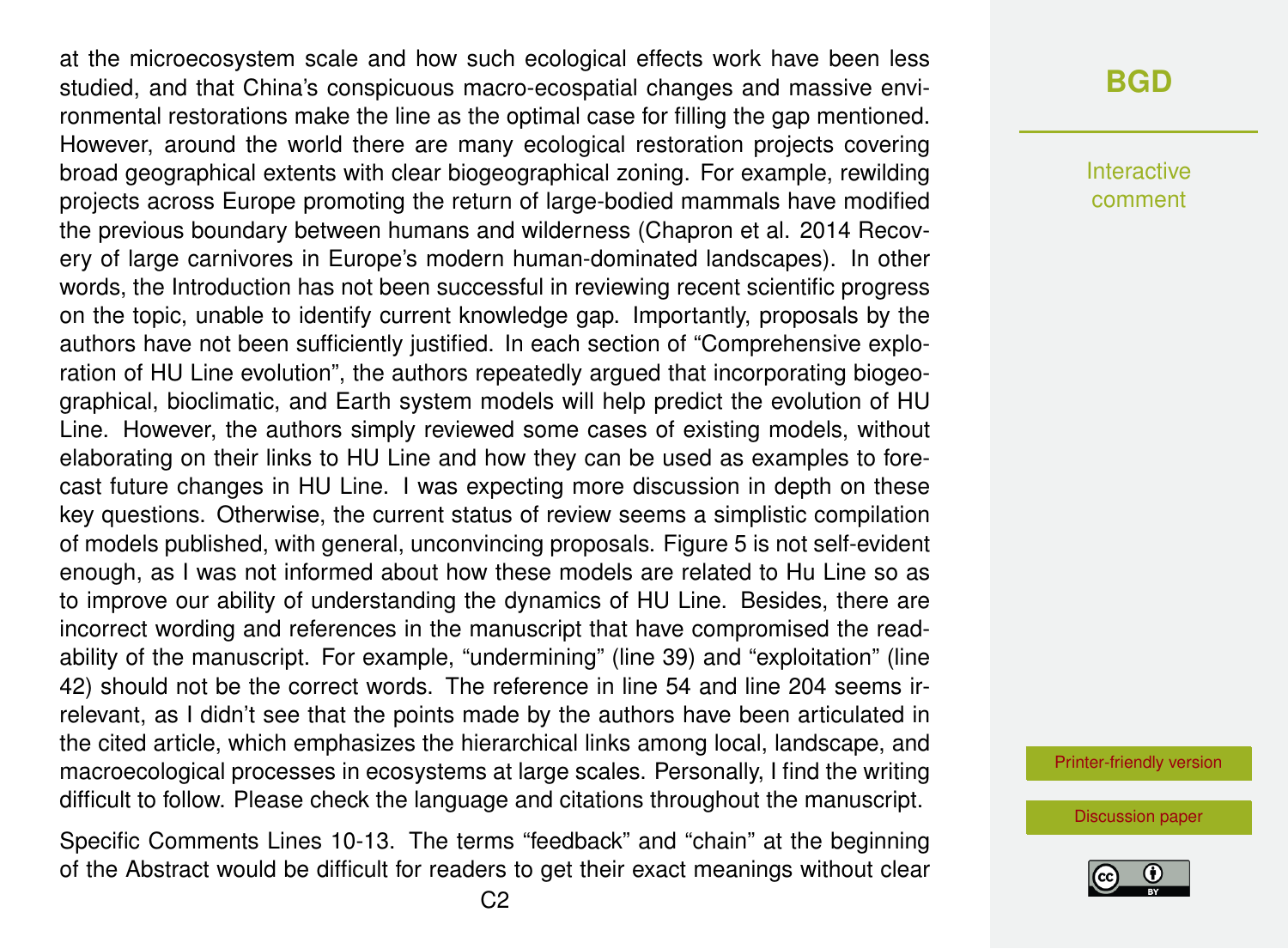definition on the first use. Please clarify. Lines 24-26. This statement is too general. The readers would be likely wondering about more details. Please be more specific about the "fundamental implications". Lines 30-38. As mentioned earlier, please reidentify on the knowledge gap. Meanwhile, I was not convinced by the logic of linking the gap to the topic of "microecosystem-related ecological spatial (macro-ecospatial) layouts. With so many terms lumping together, please provide more clear information on each term. Also, please clarify how this topic is related to the concept of "transition" below. Lines 43-47. Why do regional- to continental-scale terrestrial transition zones resemble chains? This analogy is still unclear to me. Line 54-56. Would these two statements be too strong? It would be hard to imagine that there are few massive conservation and restoration projects in the regions mentioned. Or, please clarify the definition of "massive human improvement measures". Line 70. Has China completed its industrialization? If so, when? Lines 77-79. There are other large-scale ecological restoration projects around the world. The word "optimal" would be too strong. Lines 82-83. How this question is related to the previous texts? Line 238. Please replace "by" with "of". Lines 238-239. How general is the conclusion that HU Line would be stable at the decadal scale? Historically, the boundary between farmers and nomads, which is closely related to HU Line, can be strongly affected by precipitation over decades (Bai & Kung 2011 Climate shocks and Sino-nomadic conflict). Lines 286-288. Why are local changes justified as evidence of breaking HU Line? Would the broad-scale pattern still persist even with local-scale noises? Lines 288-303. As far as I know, the statements here on human population dynamics and climate change in China are not consistent with historical evidence. Please review the most recent advances (e.g., Wilkinson 2018 Chinese History: A New Manual; Li et al. 2018 Reconstruction of the cropland cover changes in eastern China between the 10th century and 13th century using historical documents; Ge et al. 2016 Recent advances on reconstruction of climate and extreme events in China for the past 2000 years; Chen & Kung 2016 Of maize and men: the effect of a New World crop on population and economic growth in China) and rephrase this section. Lines 312-313. Please elaborate on this point, i.e., uncertainties of the

Interactive comment

[Printer-friendly version](https://www.biogeosciences-discuss.net/bg-2019-418/bg-2019-418-RC3-print.pdf)